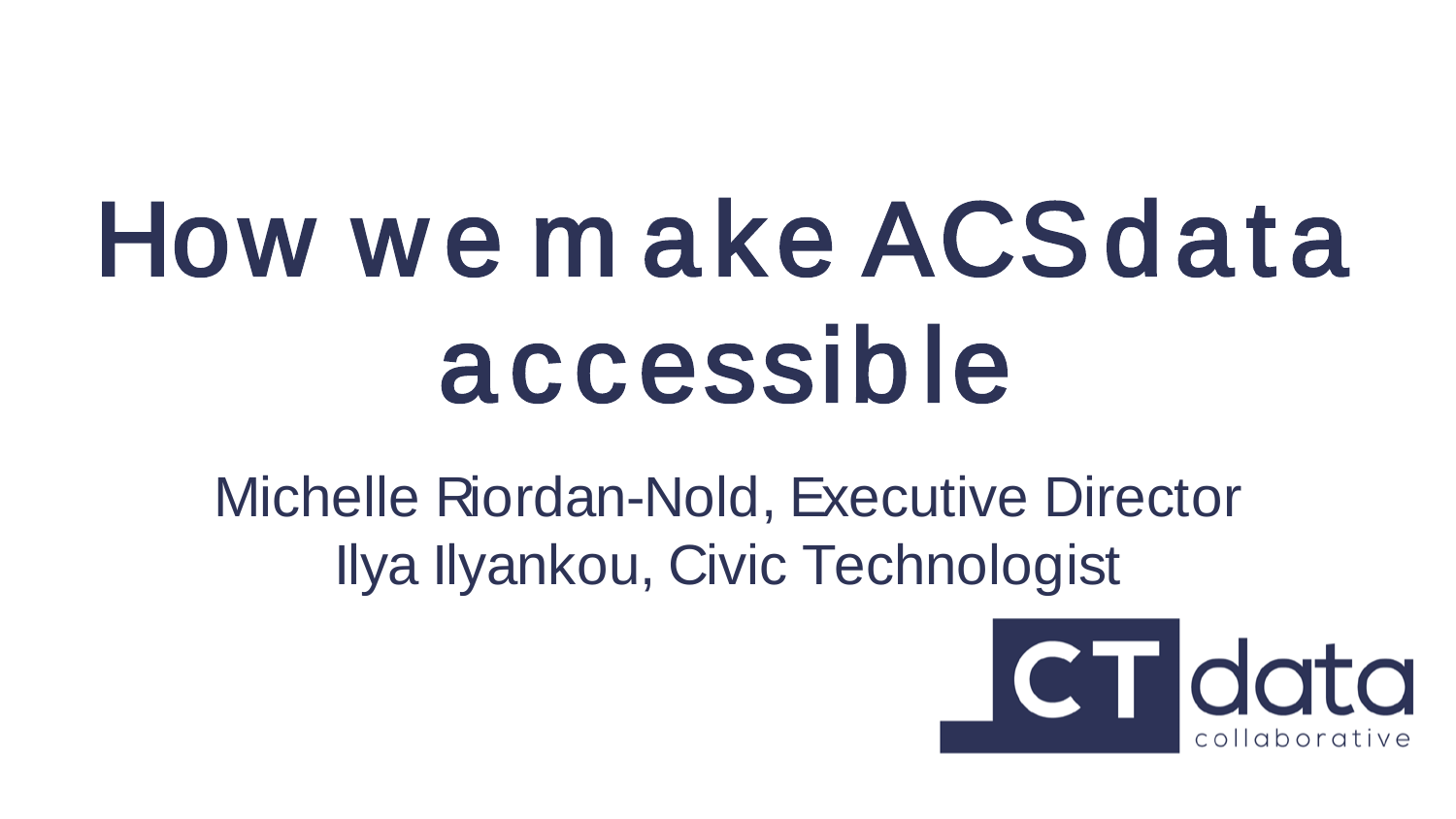### Connecticut Data Collaborative

We empower an ecosystem of data users by democratizing access to public data and building data literacy.

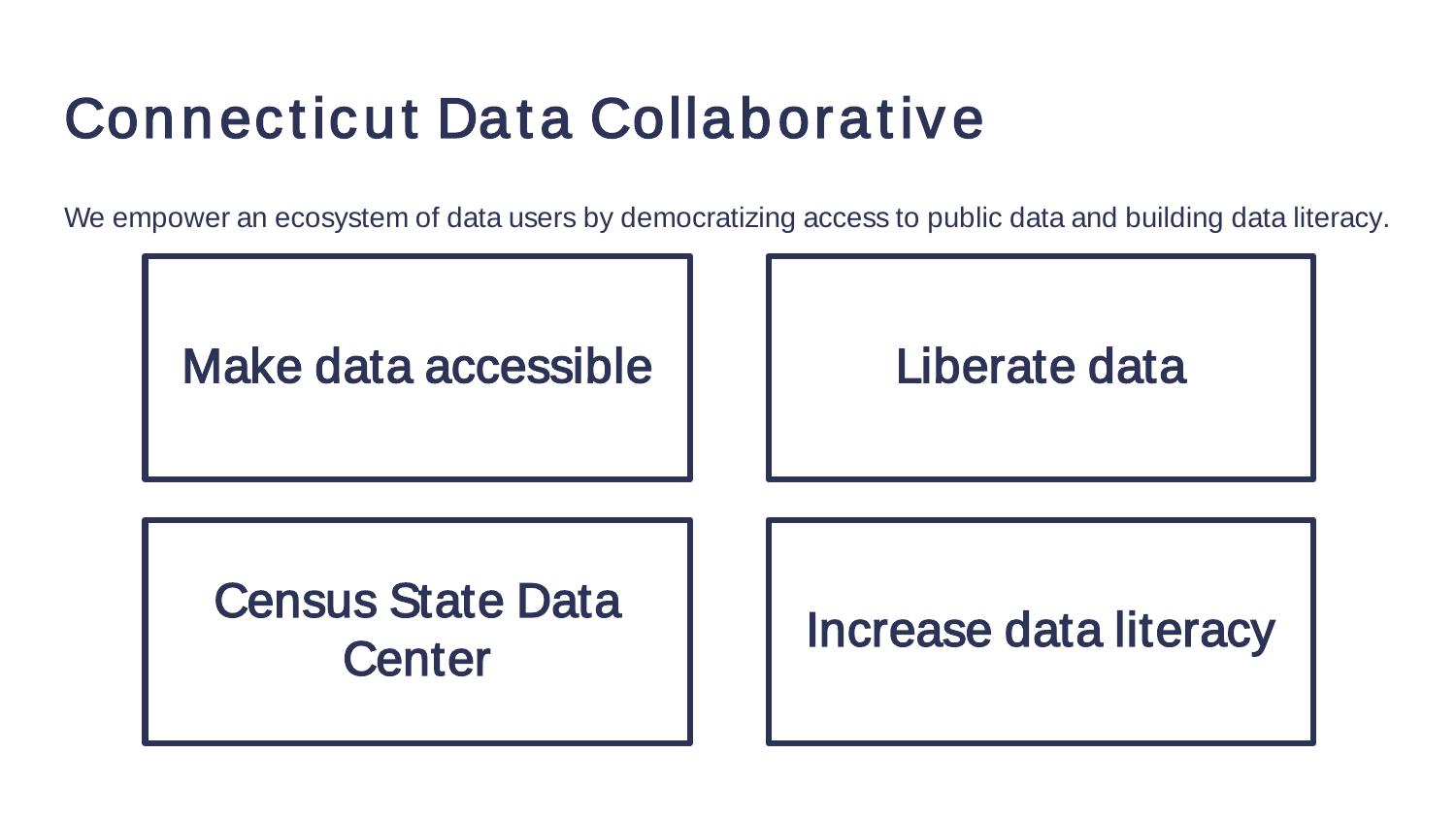## What we do with ACS data

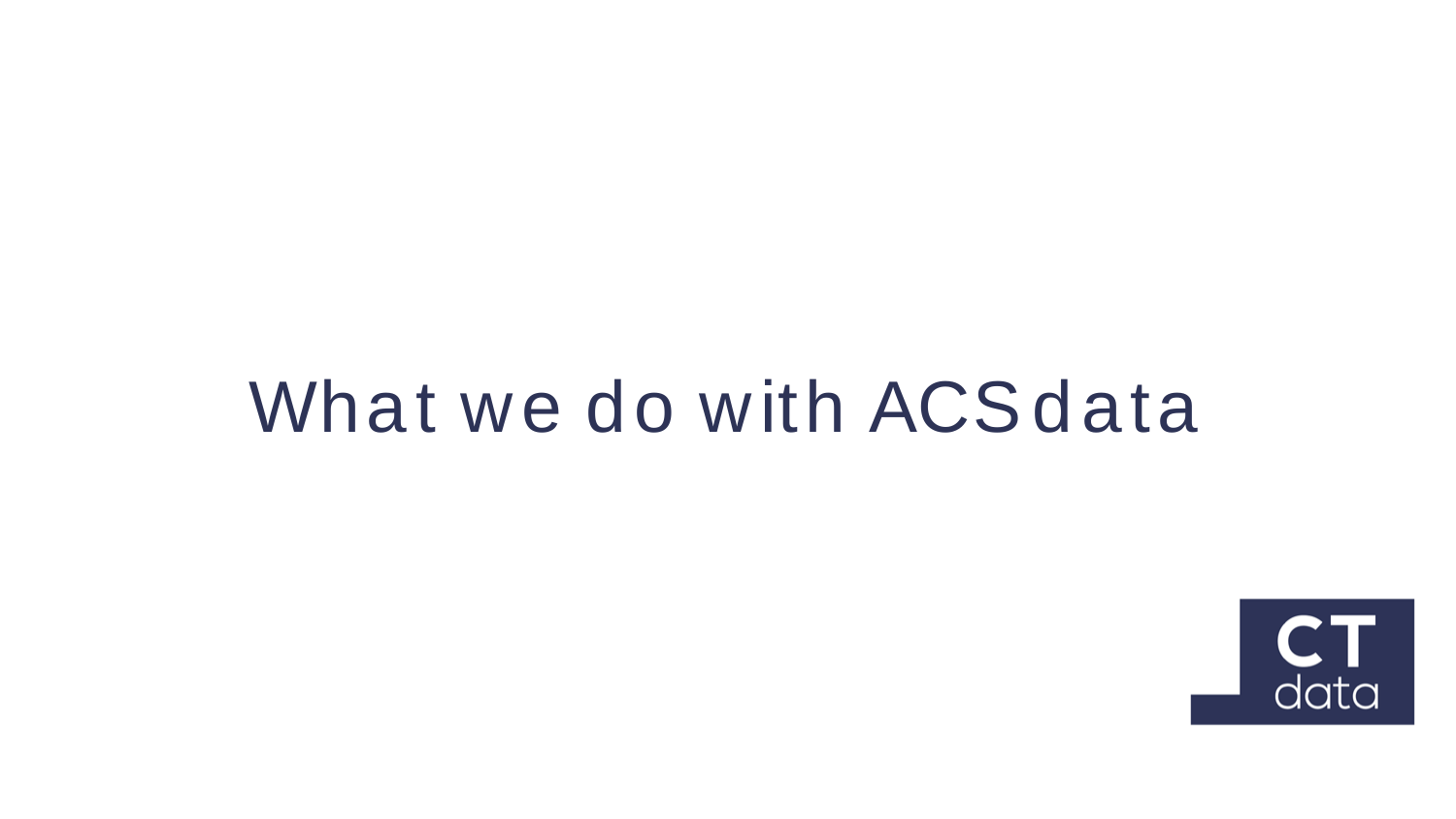#### Health in Hartford's Neighborhoods

physical quality of the housing stock as part of the built environment.



#### The Housing Stability Index includes:

- · occupancy,
- · rent to income ratio,
- · mortgage to income ratio,
- · eviction rate,
- · foreclosure rate,
- · average length of tenure, and
- · assessed price per square foot.

Each tract could receive a potential score from 7 to 35. The most unstable

#### The Housing Conditions Index includes:

- · housing code violations,
- · vacancy rates,
- · fire incidents.

Each tract could receive a potential score from 2 to 30. For Housing Conditions Index, the highest census tract scored 29, while the lowest scored  $\mathcal{D}$ 

 $23 +$ 

Northeast, Clay Arsenal, Upper Albany, and Asylum Hill neighborhoods have some of the most deleterious housing conditions



### hartforddata.ctdata.org/story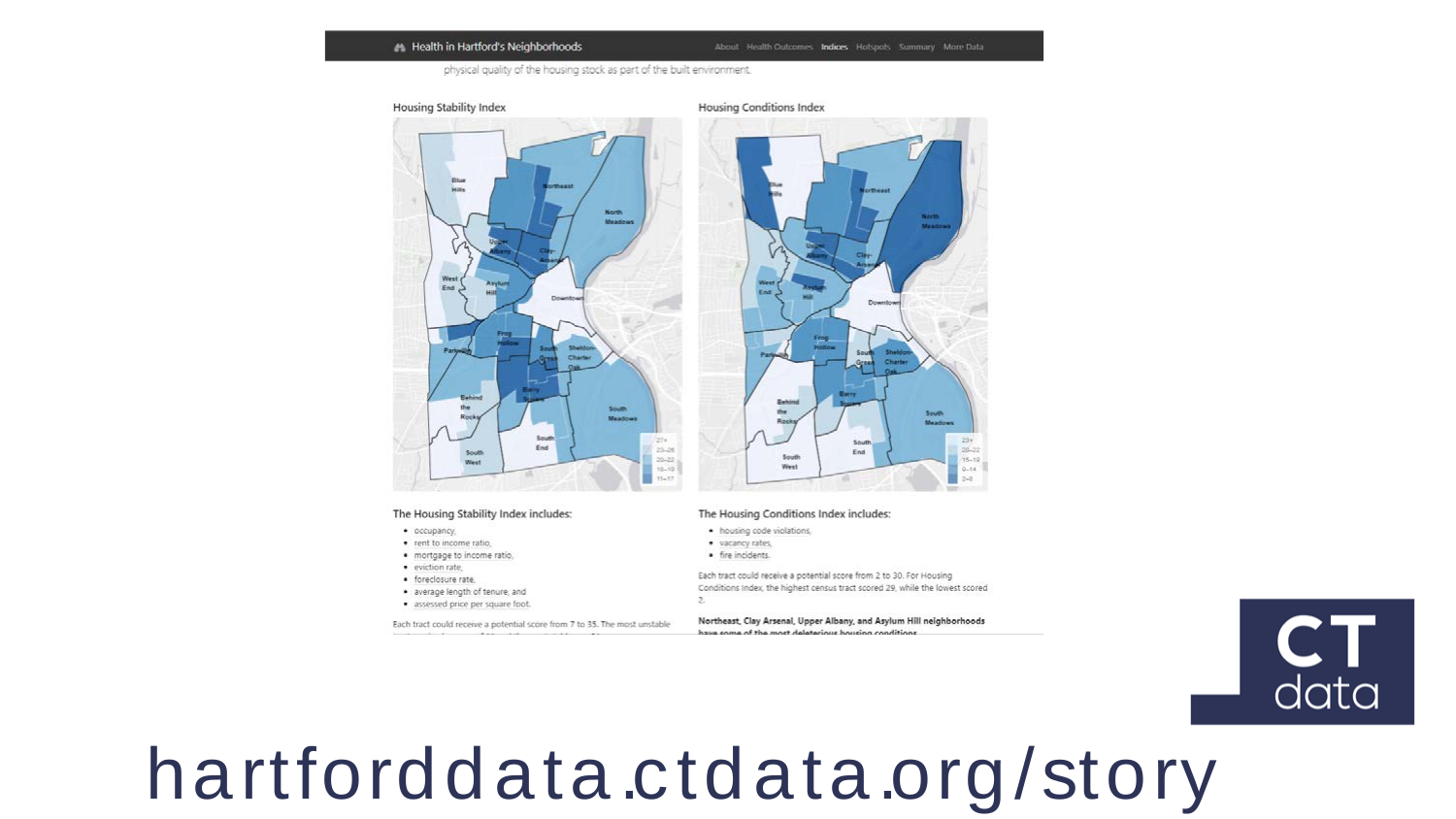#### **Zillow and Census Home Values**

DATA O ... Housing Portal Alpha

COLLABORATIVE

In the U.S. Census American Community Survey 5-year estimates, data are collected on the value of Owner-Occupied Housing. Value is the respondent's estimate of how much the property would sell for if it were for sale. These data are then aggregated and a median home value is calculated. Given that people are known to overestimate the value of their homes, we were interested in comparing these data with another source to determine the accuracy of the data.

To do this, we analyzed data publicly provided by Zillow<sup>1,2,3</sup>. We took the same five year time period as the Census ACS 5-year estimates (from 2012 to 2016) and averaged the monthly median values



The scatterplot shows that most Census data estimates are higher than the Zillow Average of the Median Values (dots below the diagonal line). Six towns had Zillow estimated values higher than the census estimates (Darien, Greenwich, Winchester, Washington, Stonington, and Windham).

## housing ctdata org

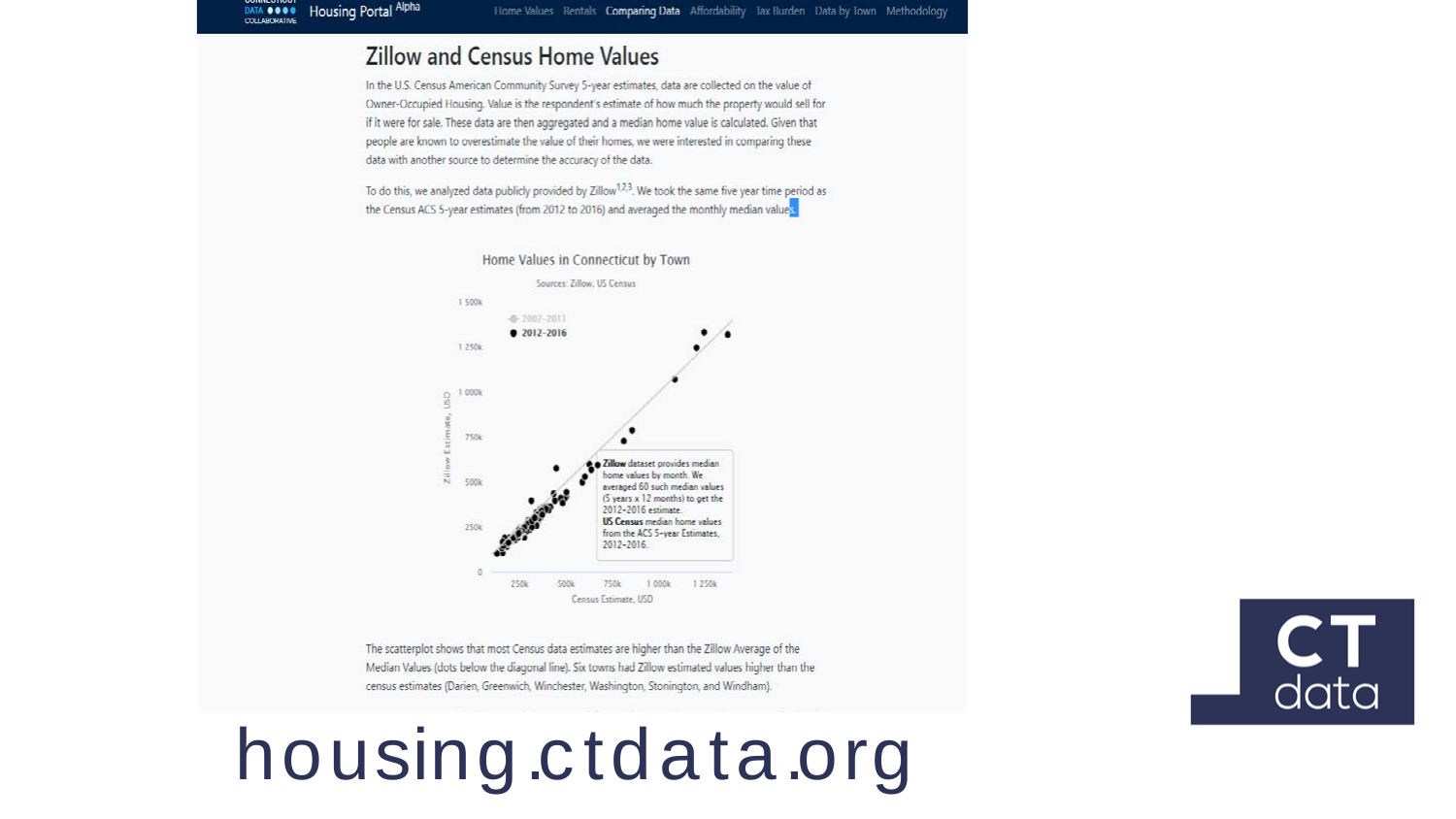### Mapping ACS data

- Ma ke it m o re a c c e s s ib le
- En a b le c o m p a ris o n s b e twe e n 5- ye a r e s tim a te s
- Da ta a t to wn le ve l (we d o n 't h a ve c o u n tie s in CT) and census tract

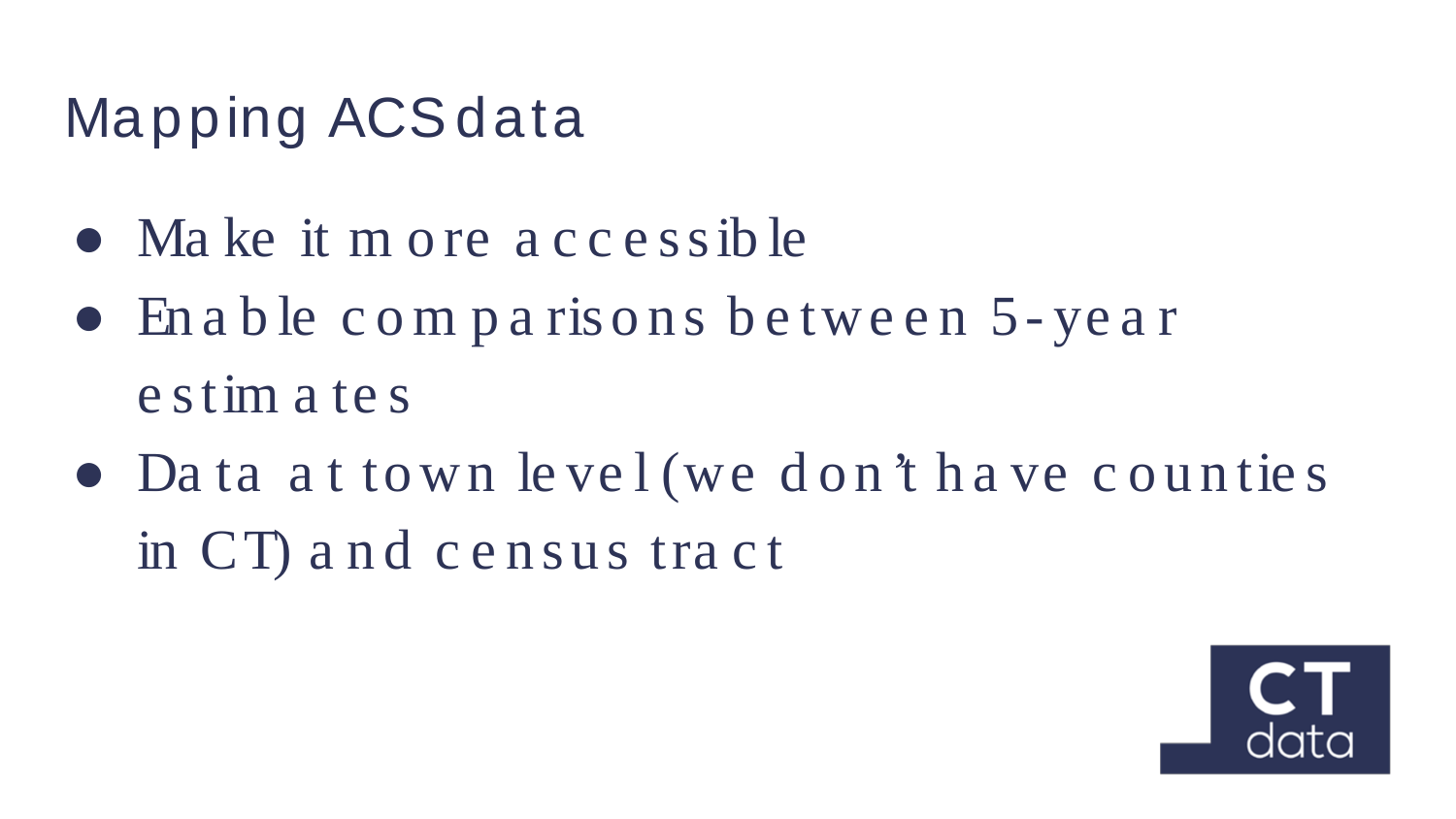#### American Community Survey 2017

Select tables for Connecticut towns and Census tracts by Connecticut Data

Median Household Income, \$



Double-click on the map for zoom. Download dataset powering this visualization.

The median increase in household income across all towns in Connecticut was 5.8%. In 129 towns, median household income increased, most significant increases in North Canaan (+26,400, or +58%), Westbrook (+31,700, or +50%), and Southbury (+23,100, or +34%). Note that North Canaan and Westbrook both have large margins of errors due to small populations. In 40 towns, median household income decreased compared to 2008-2012 estimate, with the highest decreases occurring in Ansonia (~ -\$9,200, or nearly -17%), New London (~ -\$6,800, or -15%), and East Haddam (~ \$13,000, or -14%). Hartford remains the town with the lowest median household income in Connecticut despite a 17% increase in median household income between ACS 2008-2012 and 2013-2017 estimates. New Haven median income increased 1.8% and changing its rank from 2nd to 3rd poorest municipality, while New London dropped from 7th to 2nd due to a 15% decrease







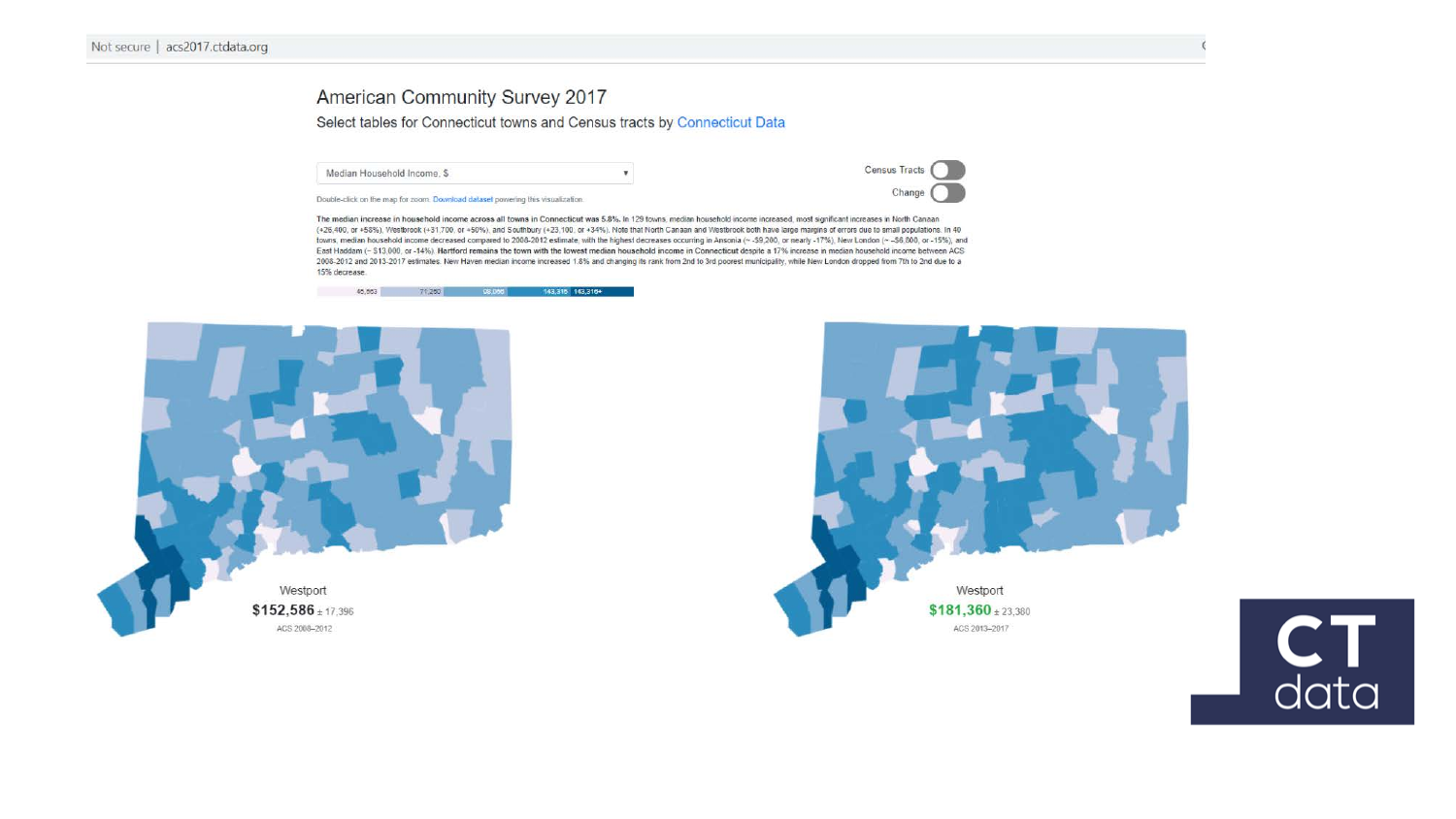#### **American Community Survey 2017**

Select tables for Connecticut towns and Census tracts by Connecticut Data

Median Household Income, \$



Double-click on the map for zoom. Download dataset powering this visualization.

The median increase in household income across all towns in Connecticut was 5.8%. In 129 towns, median household income increased, most significant increases in North Canaan (+26,400, or +58%), Westbrook (+31,700, or +50%), and Southbury (+23,100, or +34%). Note that North Canaan and Westbrook both have large margins of errors due to small populations. In 40 towns, median household income decreased compared to 2008-2012 estimate, with the highest decreases occurring in Ansonia (~-\$9,200, or nearly -17%). New London (~-\$6,800, or -15%), and East Haddam (~ \$13,000, or -14%). Hartford remains the town with the lowest median household income in Connecticut despite a 17% increase in median household income between ACS 2008-2012 and 2013-2017 estimates. New Haven median income increased 1.8% and changing its rank from 2nd to 3rd poorest municipality, while New London dropped from 7th to 2nd due to a 15% decrease.

 $\mathbf{v}$ 

 $11 +$ 



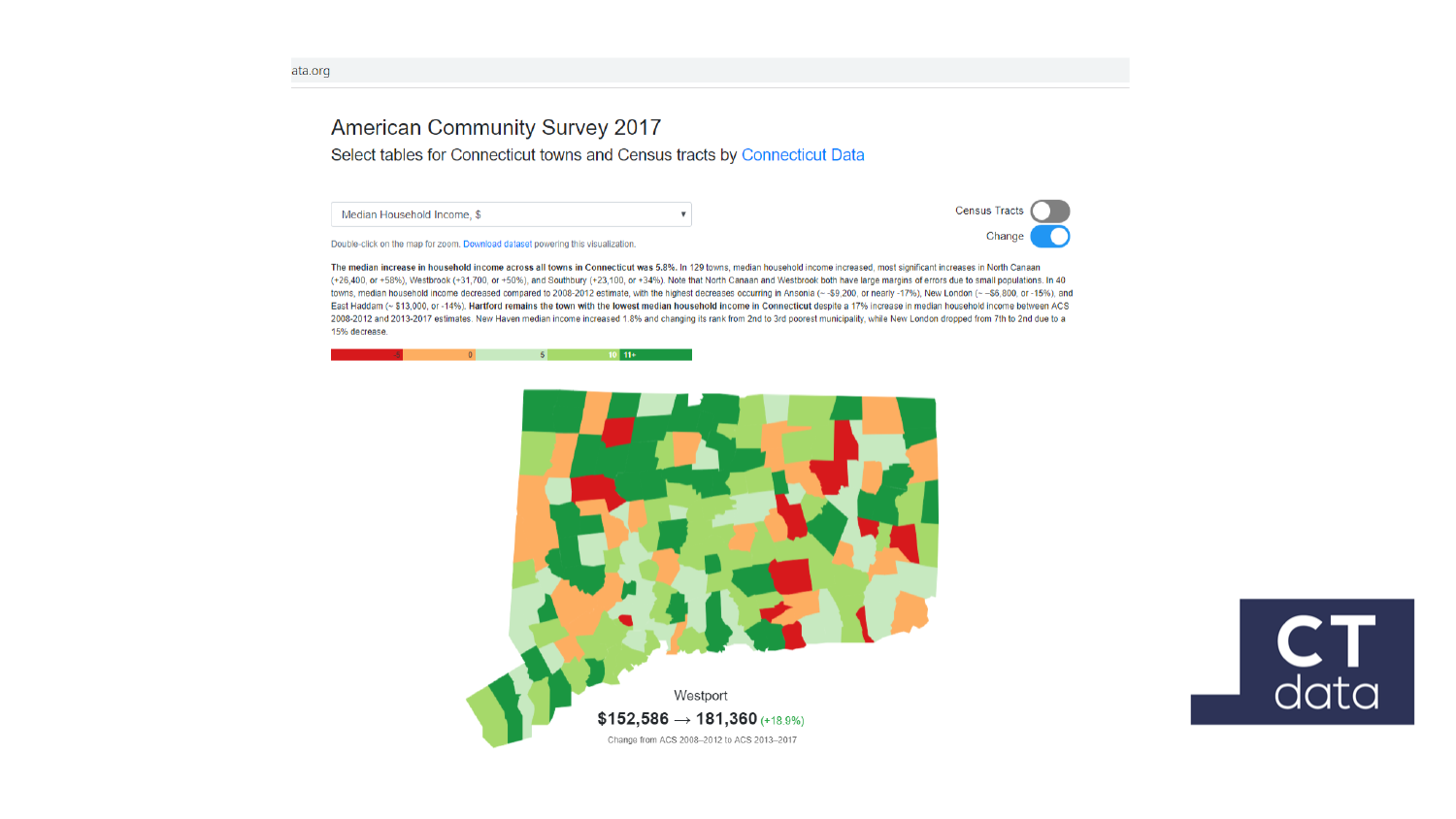#### American Community Survey 2017

Select tables for Connecticut towns and Census tracts by Connecticut Data

| Population with Bachelor's degree or higher, %                                  | <b>Census Tracts</b> |
|---------------------------------------------------------------------------------|----------------------|
| Double-click on the map for zoom. Download dataset powering this visualization. | Change               |

In 2013-17, the median share of population with Bachelor's degree or higher across Connecticut towns was about 40%, ranging from <20% in towns such as Waterbury, Hartford, Bridgeport, New Britain and East Hartford, to >80% in Darien and Weston. The share got lower in 45 towns compared to 2008-12 estimate, with most dramatic decreases in North Stonington, Sherman, Goshen, and Bethany. The highest increases (> +10%) in share of population with Bachelor's degree or higher were in Sharon, Washington, and East Granby.



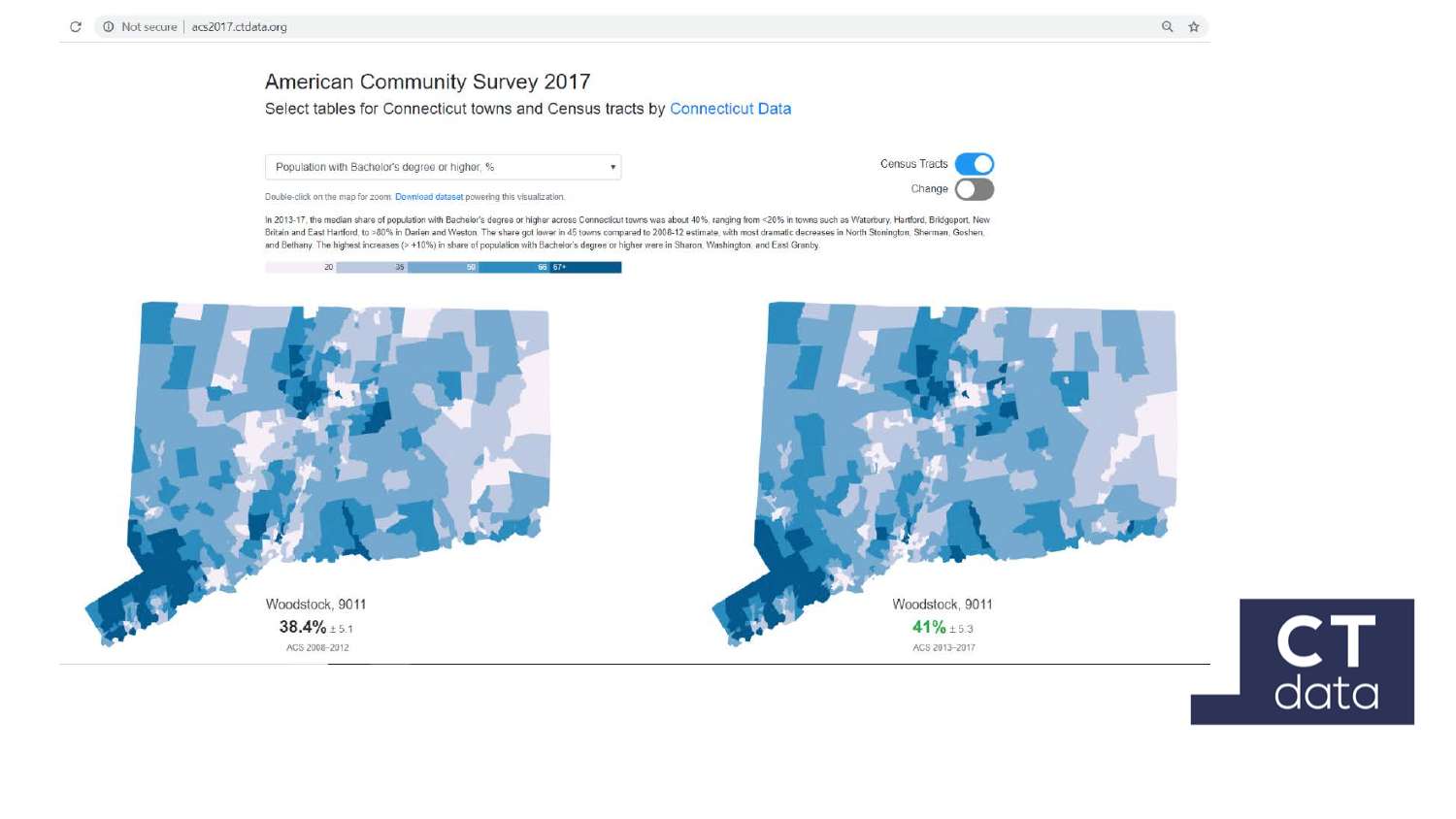# And the code is open...

<https://github.com/CT-Data-Collaborative/before-after-map>